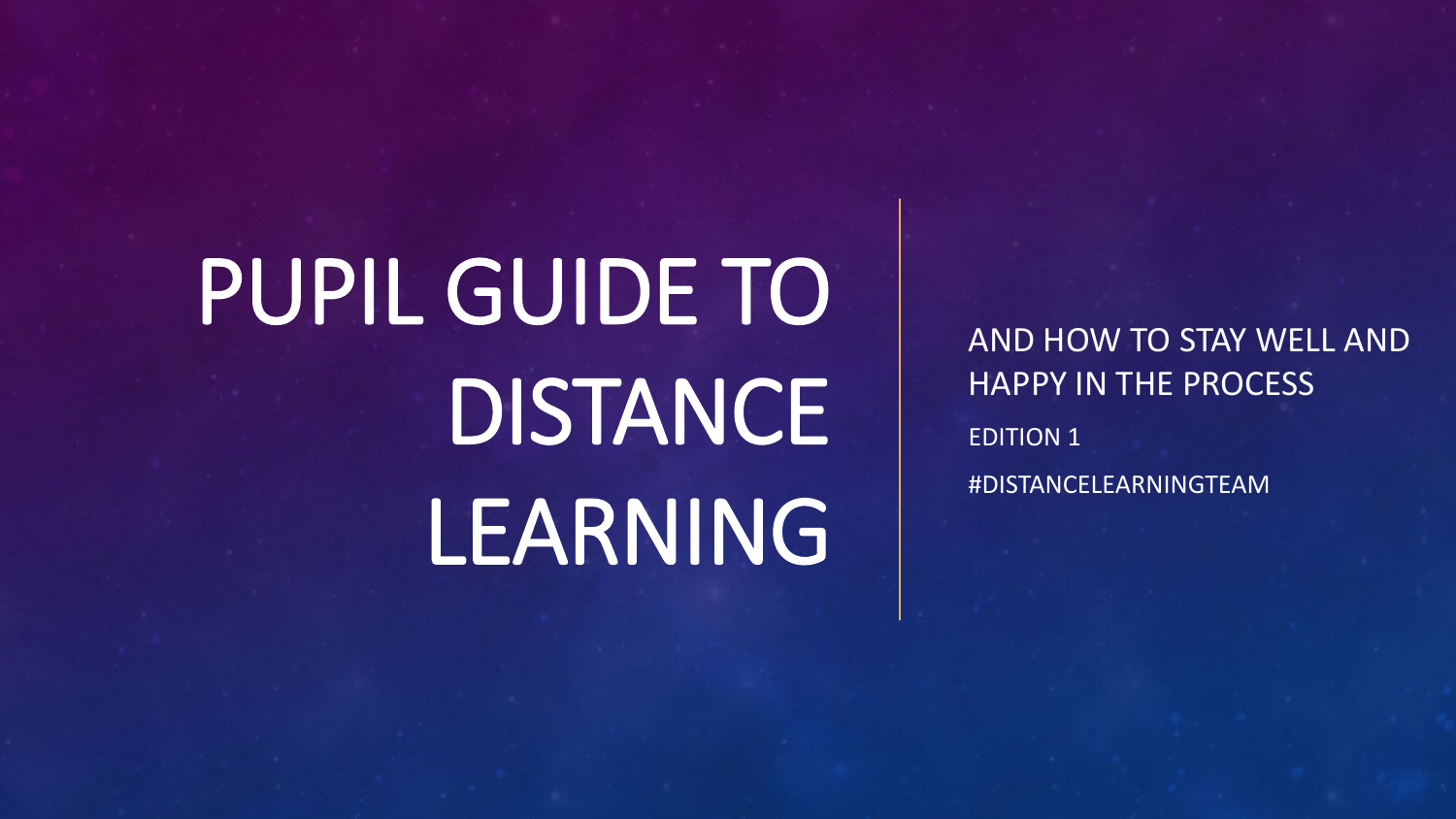### HELPING YOU ADJUST

As we are moving to a new and different way of 'school' and distance learning, here some tips on how to get the most out of it.

Over the coming weeks, we will send further editions with more ideas and suggestions.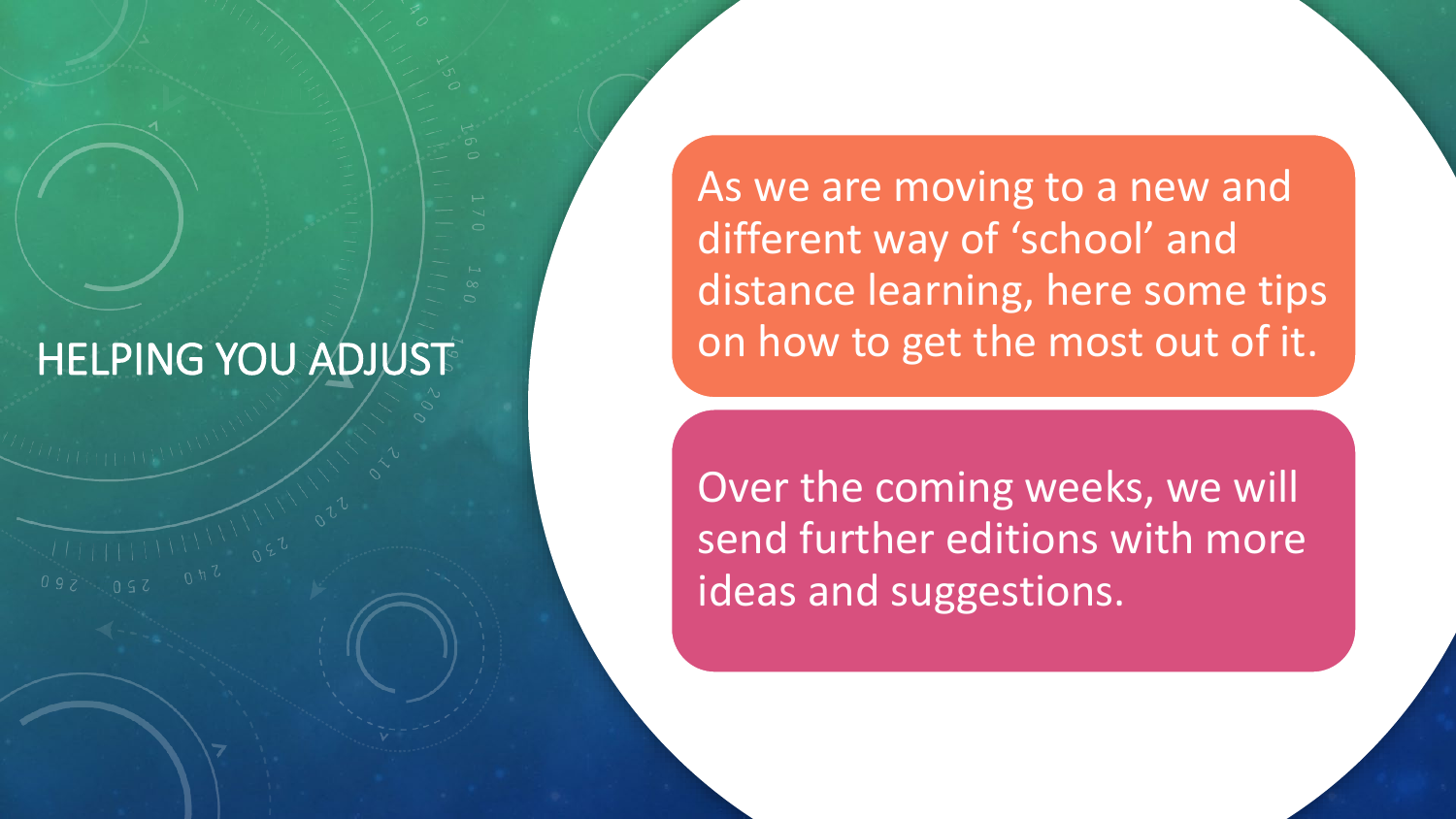# THE CHALLENGE:

#### • Being at home with the family

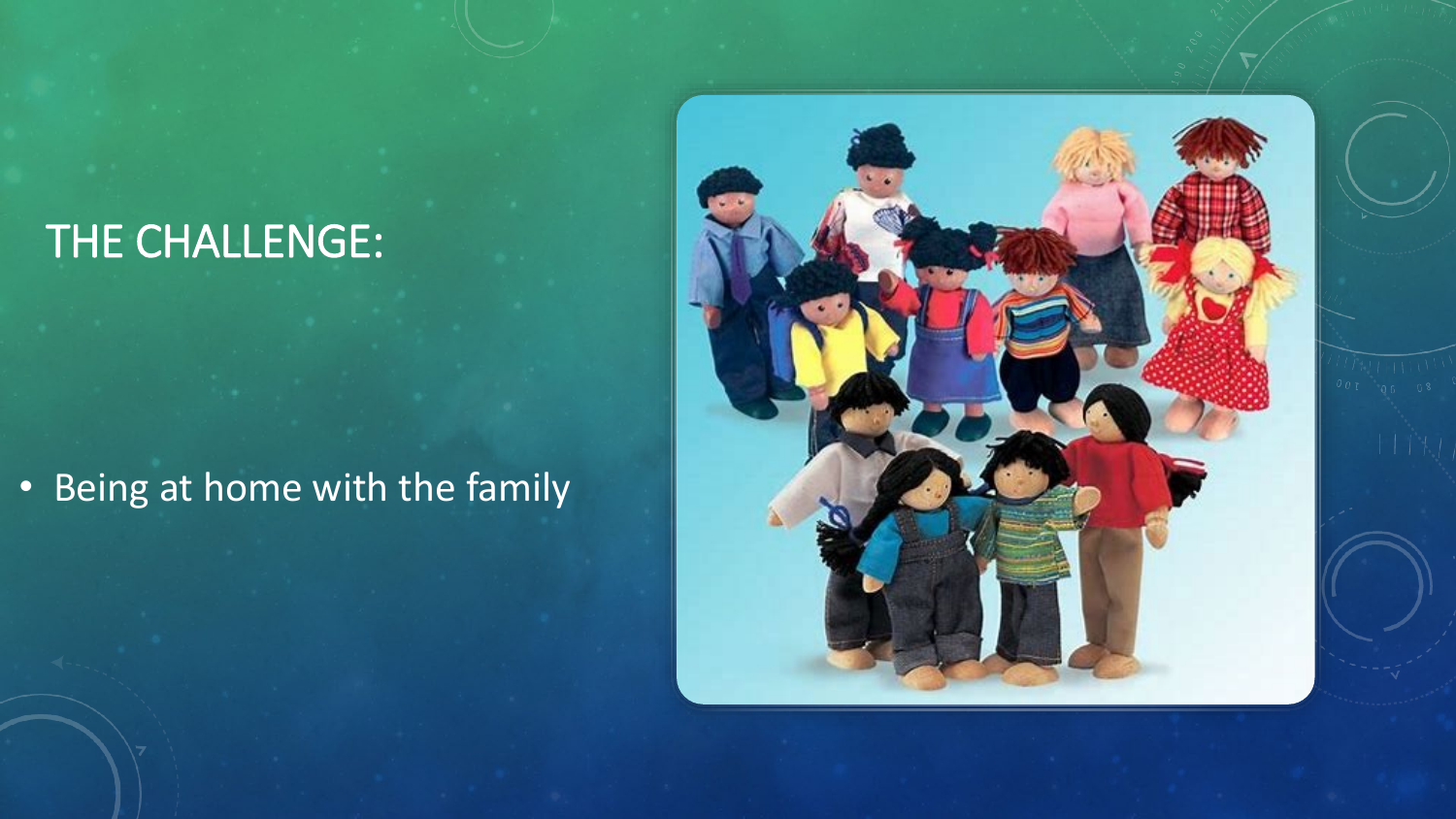# REMEMBER:

- This is not an easy time for anyone: be sensitive to your family's worries and concerns
- Be nice to your parents don't make things more difficult
- Be nice to your siblings they are going to be your best friends in the weeks to come

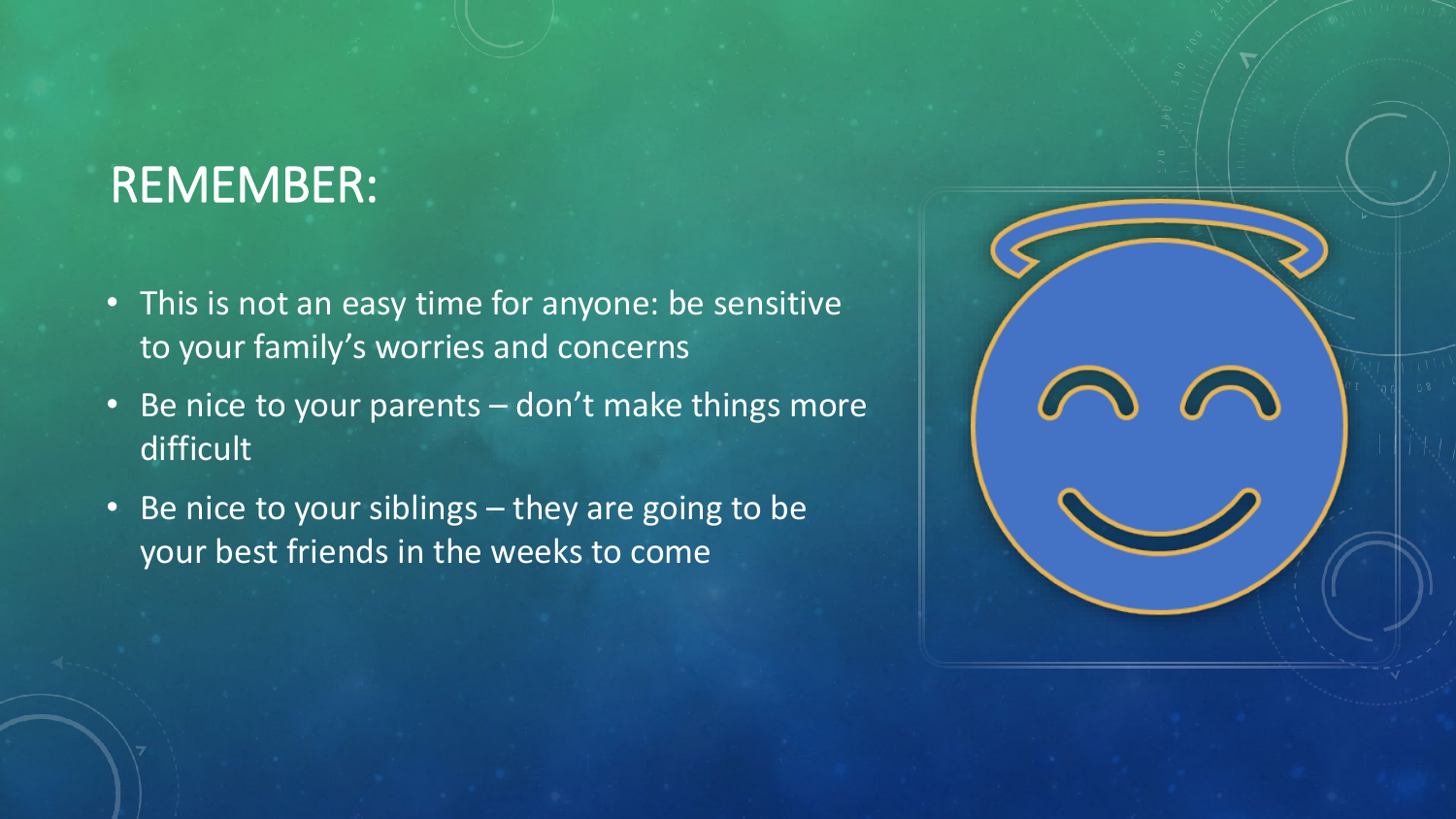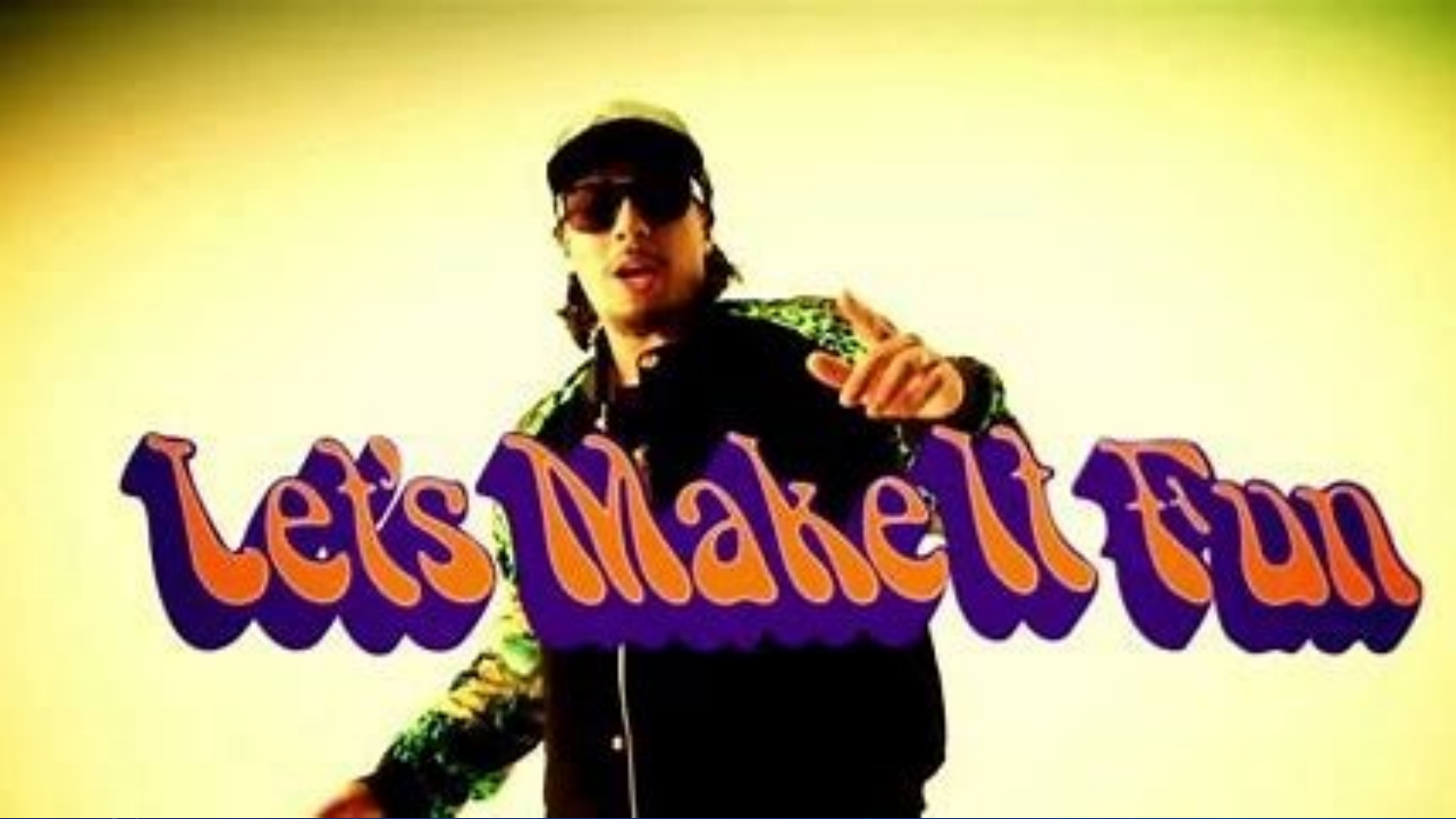

# KEEP IN TOUCH WITH FAMILY AND FRIENDS

• Don't just text message: make sure you see people and talk to them **'face to face';** 

> this is much better for your wellbeing and theirs!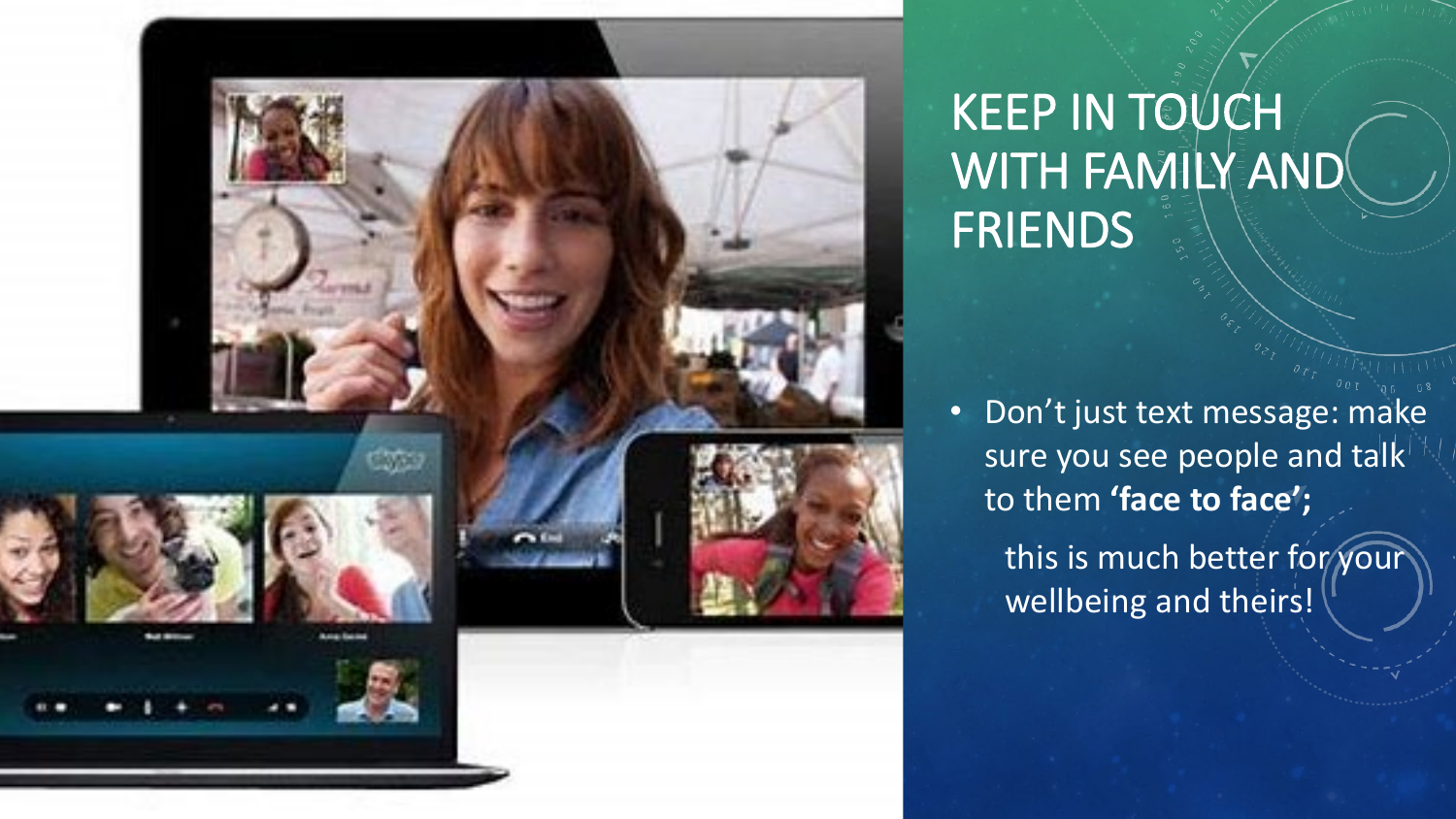# POSITIVITY DIARY

• You might already have one, but if not, this might be really positive: write about what you are grateful for, what has been great and fun, what you have achieved…

| I was creative this week when I made:                                         |
|-------------------------------------------------------------------------------|
|                                                                               |
| My best idea this week or thing I want to invent is:                          |
| My favorite thing I did this week was:                                        |
| Next week I hope I get to do this:                                            |
| This week I felt:<br>So I can feel better, I know I should talk to:<br>about: |
|                                                                               |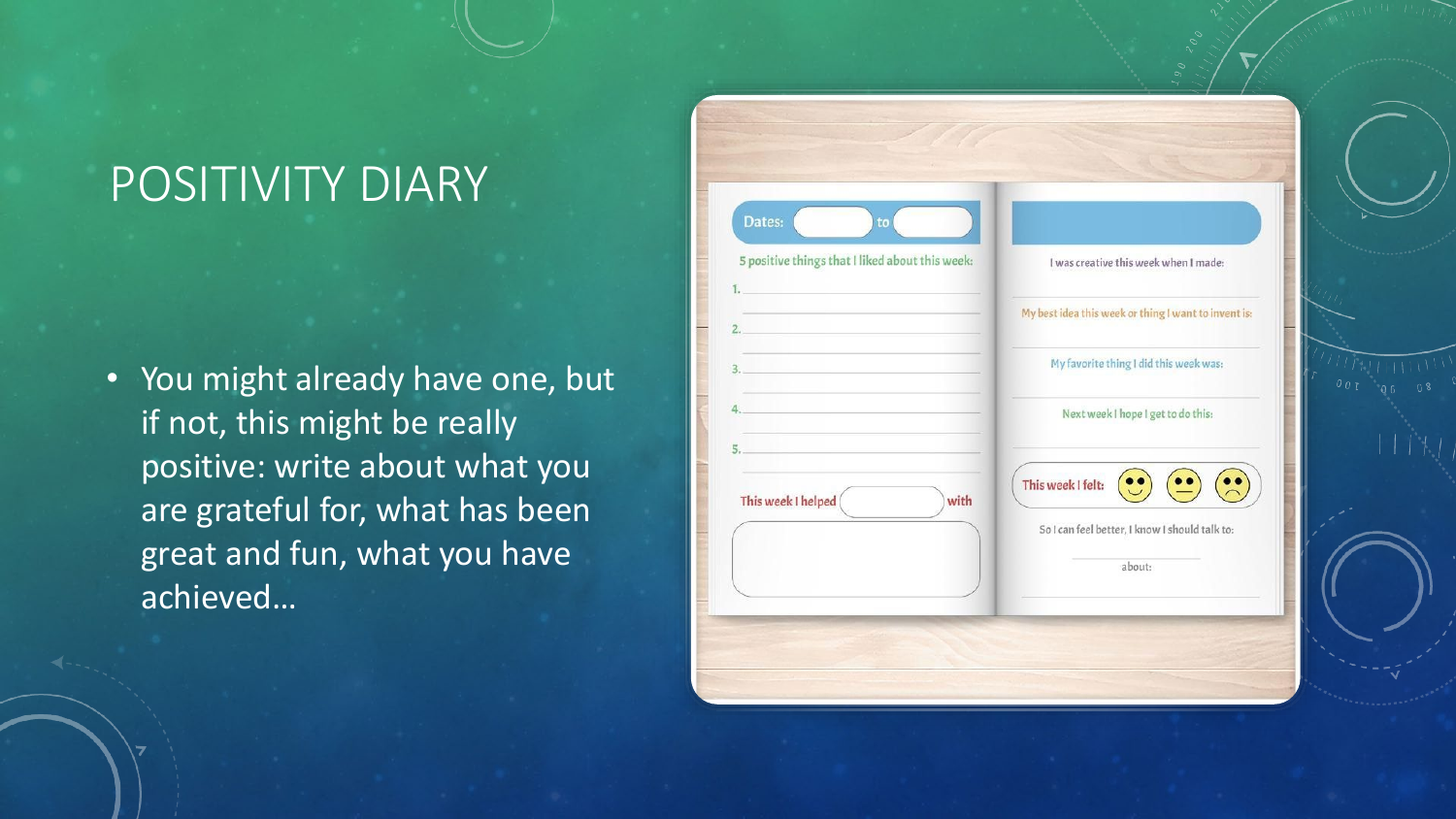# How to make your DAILY ROUTINE

Create a daily routine schedule that suits you perfectly



www.blackco.black

# LONGEST HOLIDAY OF YOUR LIFE?

• No! Learning will continue in term time.

• Establish a really good, balanced work/fun routine and stick to it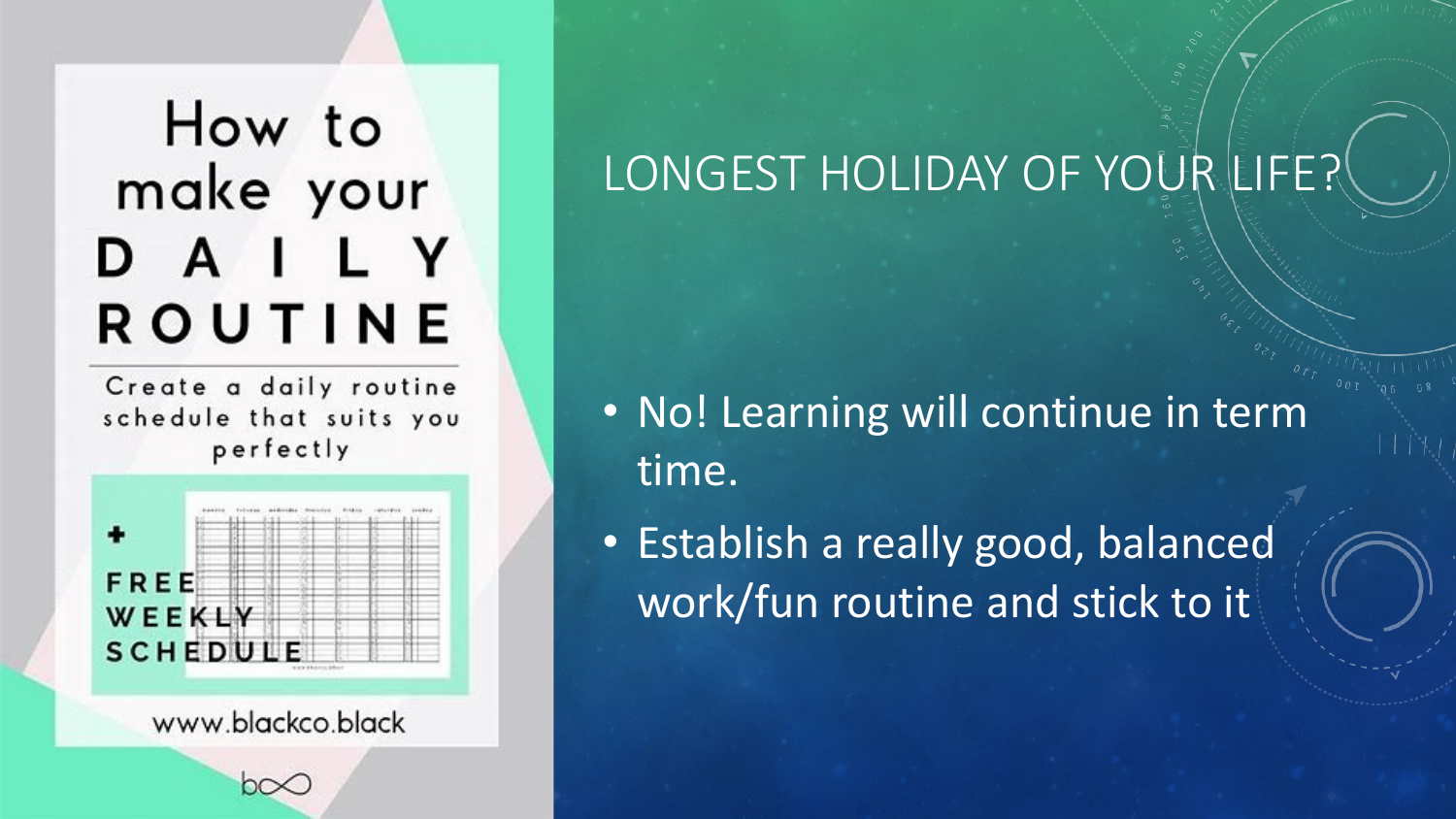# SCREEN TIME



• Check your daily screen time (mobile, Microsoft Teams, TV, gaming etc)

• Think carefully: how can you reduce your screen time in favour of other activities?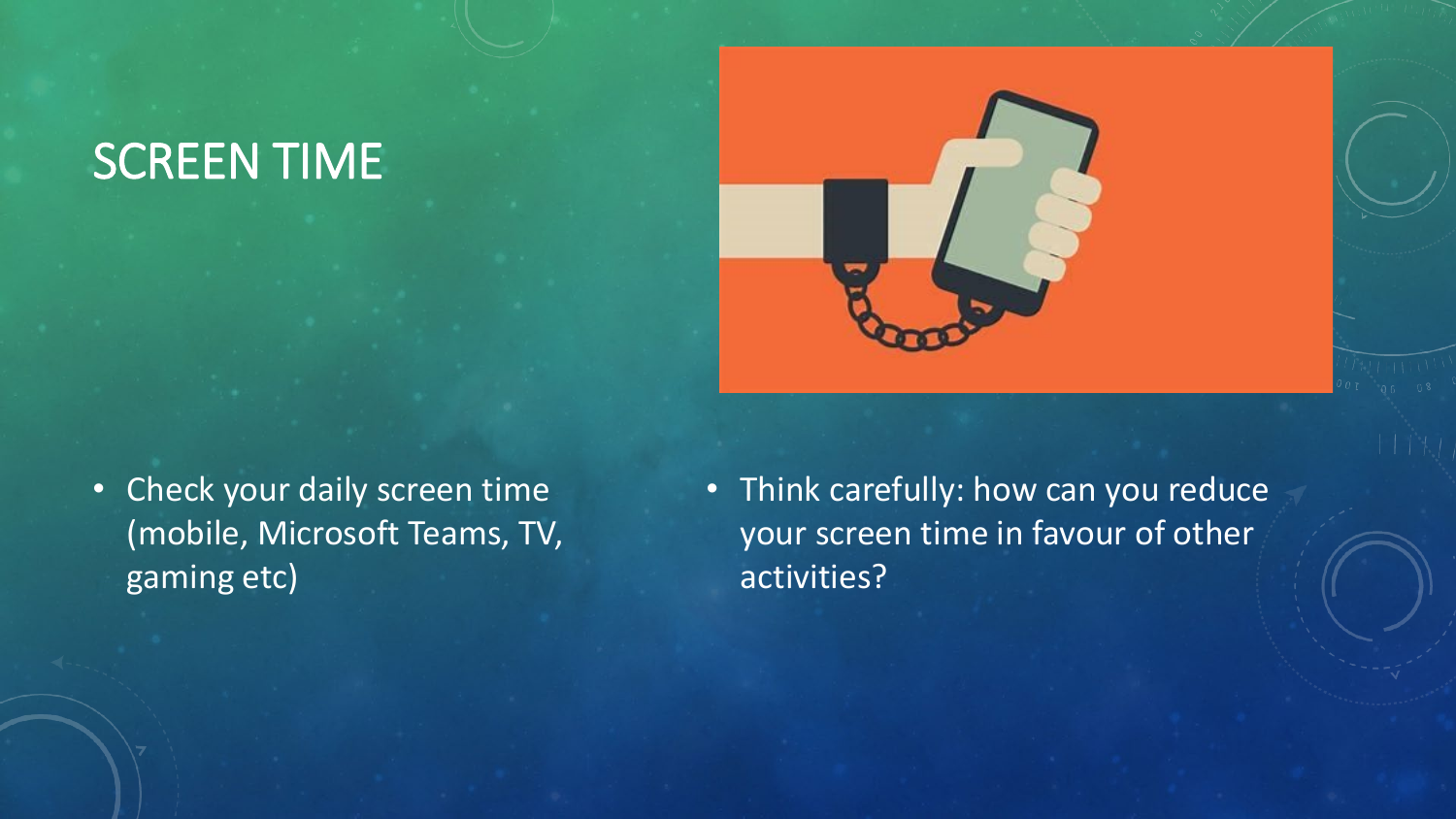## [WWW.THEBODYCOACH.COM](http://www.thebodycoach.com/)

# $\int_0^{\infty}$